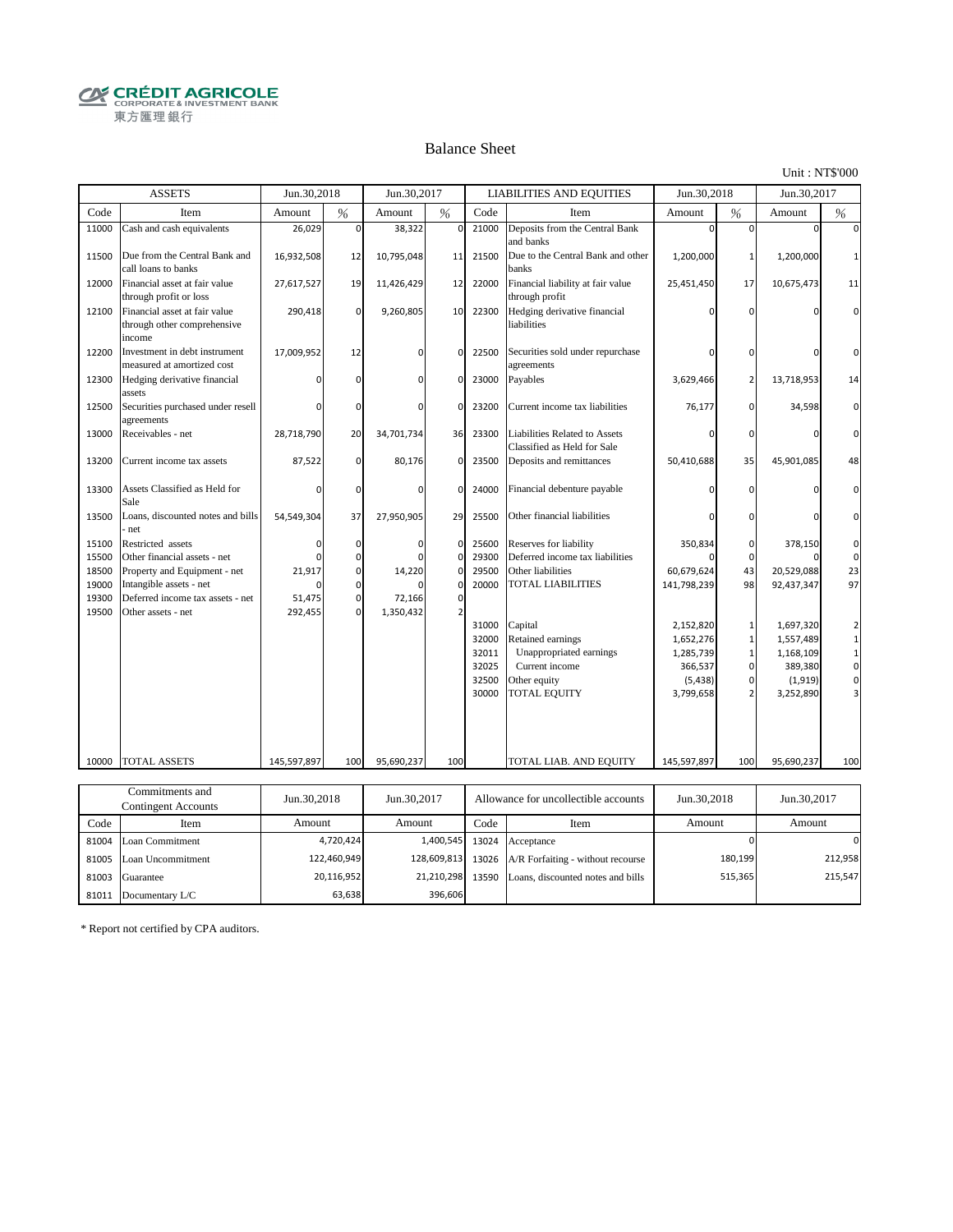**CALCOUT AGRICOLE**<br>
CORPORATE & INVESTMENT BANK<br>
東方匯理銀行

## Consolidate Income Statement

Unit : NT\$'000

|       |                                                                                         | Jan.-Jun., 2018 |           | Jan.-Jun., 2017 |       |             |
|-------|-----------------------------------------------------------------------------------------|-----------------|-----------|-----------------|-------|-------------|
| 代碼    | 項<br>目                                                                                  | Amount          | $\%$      | Amount          | $\%$  | Variable %  |
| 41000 | Interest income                                                                         | 792,120         | 113       | 592,253         | 104   | 34          |
| 51000 | Interest expense                                                                        | (921, 346)      | (131)     | (549, 032)      | (97)  | 68          |
|       | Net interest (expense) income                                                           | (129, 226)      | (18)      | 43,221          | 7     | (399)       |
|       | Other operating income                                                                  |                 |           |                 |       |             |
|       | Commission income                                                                       | 71,787          | 10        | 61,272          | 11    | 17          |
|       | Gain (loss) on financial assets or liabilities                                          | 1,793,205       | 256       | (820, 845)      | (144) | (318)       |
|       | measured at fair value through profit and loss                                          |                 |           |                 |       |             |
|       | Gain (loss) on debt instrument at fair value through other<br>comprehensive income      | (1,710)         | 0         | (18,083)        | (3)   | (91)        |
|       | Gain (loss) on financial asset measured at amortized cost                               | 9,797           |           |                 | 0     | 0           |
|       | Foreign exchange gains (losses) - net                                                   | (1, 228, 664)   | (175)     | 1,110,861       | 195   | (211)       |
|       | Impairment loss on assets (reversal of                                                  | (563)           | 0         |                 | 0     | $\mathbf 0$ |
|       | impairment loss on assets)                                                              |                 |           |                 |       |             |
|       | Others                                                                                  | 186,340         | 27        | 192,474         | 34    | (3)         |
|       | Net income                                                                              | 700,966         | 101       | 568,900         | 100   | 23          |
| 58200 | Bad debt expenses                                                                       | 103,649         | 15        | 238,864         | 42    | (57)        |
|       | Operating expenses                                                                      |                 |           |                 |       |             |
| 58500 | Employee benefits                                                                       | (143, 701)      | (21)      | (168, 714)      | (30)  | (15)        |
| 59000 | Depreciation and amortization expense                                                   | (1,831)         | $\pmb{0}$ | (1, 167)        | 0     | 57          |
| 59500 | Other general and administrative expenses                                               | (213, 273)      | (30)      | (163, 201)      | (29)  | 31          |
|       | Consolidated income (loss) from continuing operations before                            | 445,810         | 64        | 474,682         | 83    | (6)         |
|       | income tax                                                                              |                 |           |                 |       |             |
| 61003 | Consolidated income (loss) from continuing operations - Income<br>tax (expense) benefit | (79, 272)       | (11)      | (85, 301)       | (15)  | (7)         |
|       | Consolidated income (loss) from continuing operations - after                           | 366,538         | 52        | 389,381         | 68    | (6)         |
|       | income tax                                                                              |                 |           |                 |       |             |
| 62500 | Income (loss) from discontinued operations                                              |                 | 0         |                 | 0     | 0           |
|       | Net income (loss)                                                                       | 366,538         | 52        | 389,381         | 68    | (6)         |
|       |                                                                                         |                 |           |                 |       |             |
|       | Other comprehensive income                                                              |                 |           |                 |       |             |
| 65201 | Remeasurement of defined benift plans                                                   |                 | 0         |                 | 0     |             |
| 65301 | Exchange differences on cumulative translation adjustments                              | (1, 446)        | 0         | (7, 593)        | (1)   | (81)        |
| 65308 | Unrealized gain (loss) on debt instrument at fair value through                         | 13,073          | 2         | 7,992           | 1     | 64          |
| 65320 | other comprehensive income<br>Other comprehensive income after tax                      | 0               | $\pmb{0}$ | 0               | 0     | $\mathbf 0$ |
|       | Total other comprehensive income                                                        | 378,165         | 54        | 389,780         | 68    | (3)         |
|       |                                                                                         |                 |           |                 |       |             |
|       | Net income belong to:                                                                   |                 |           |                 |       |             |
|       | Owners' equity                                                                          | 366,538         | 52        | 389,381         | 68    | (6)         |
|       | Non-controlling Interests                                                               |                 |           |                 |       |             |
|       | Total other comprehensive income belong to:                                             |                 |           |                 |       |             |
|       | Owners' equity                                                                          | 378,165         | 54        | 389,780         | 69    | (3)         |
|       | Non-controlling Interests                                                               |                 |           |                 |       |             |
|       |                                                                                         |                 |           |                 |       |             |

\* Report not certified by CPA auditors.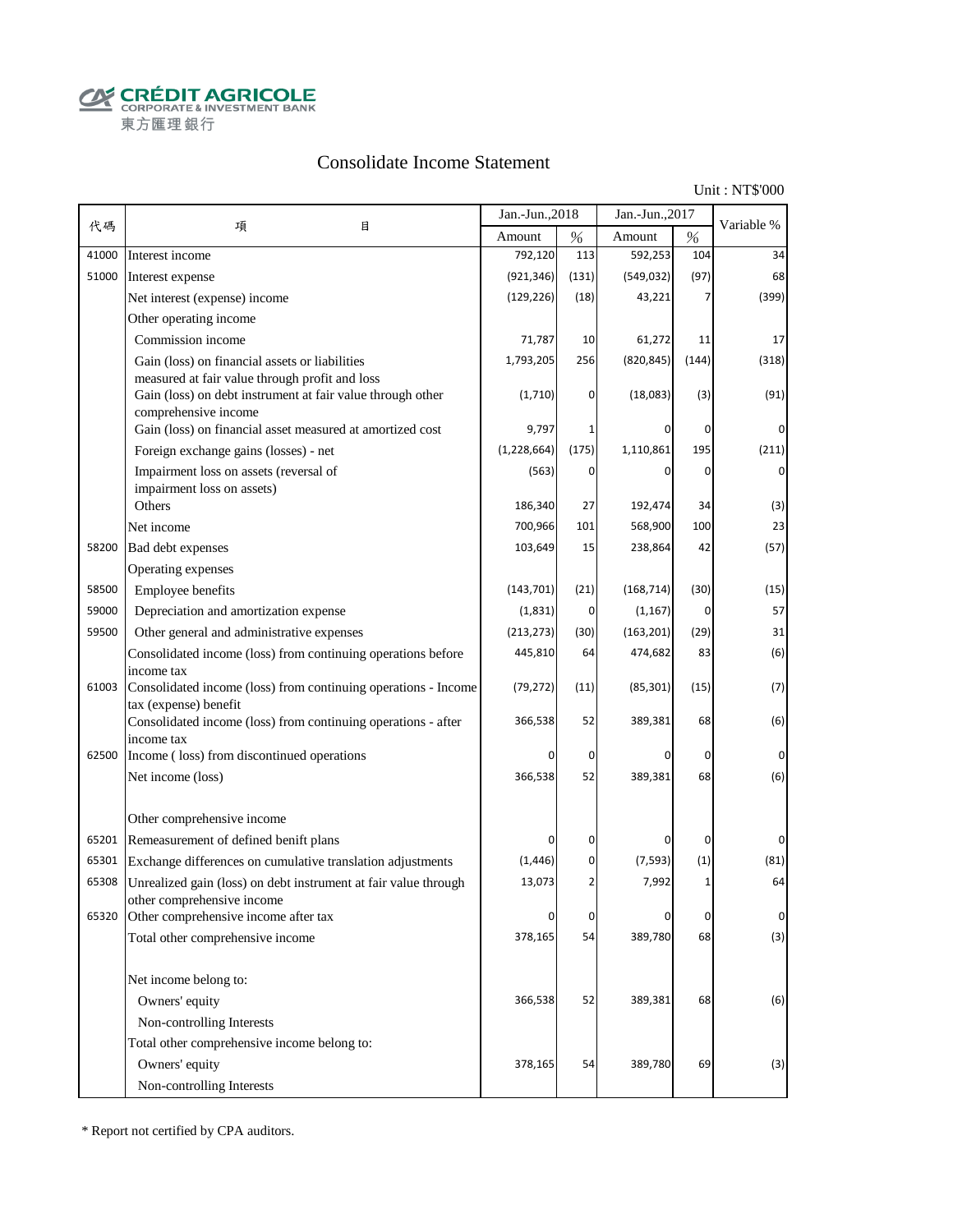

### Information on fair value hierarchy of financial instruments

Unit : NT\$'000

| Instrument item meansured at fair value        |            | Jun.30,2018 |            |         | Jun.30,2017 |           |            |         |  |
|------------------------------------------------|------------|-------------|------------|---------|-------------|-----------|------------|---------|--|
|                                                | Total      | Level 1     | Level 2    | Level 3 | Total       | Level 1   | Level 2    | Level 3 |  |
| Non-derivative financial instruments           |            |             |            |         |             |           |            |         |  |
| Asset                                          |            |             |            |         |             |           |            |         |  |
| Financial assets designated at fair value      | 452,483    | 452,483     |            |         | 1,055,187   | 1,055,187 |            |         |  |
| through profit or loss                         |            |             |            |         |             |           |            |         |  |
| Held for trading financial asset               | 452,483    | 452,483     |            |         | 1,055,187   | 1,055,187 |            |         |  |
| Equity investment                              |            |             |            |         |             |           |            |         |  |
| Bond investment                                | 452,483    | 452,483     |            |         | 1,055,187   | 1,055,187 |            |         |  |
| Others                                         |            |             |            |         |             |           |            |         |  |
| Financial assets designated at fair value      |            |             |            |         |             |           |            |         |  |
| through profit or loss on initial recognition  |            |             |            |         |             |           |            |         |  |
| Financial asset at fair value through other    | 290,418    | 290,418     |            |         | 9,260,805   | 5,511,072 | 3,749,733  |         |  |
| comprehensive income                           |            |             |            |         |             |           |            |         |  |
| Equity investment                              |            |             |            |         |             |           |            |         |  |
| Bond investment                                | 290,418    | 290,418     |            |         | 8,710,727   | 5,511,072 | 3,199,655  |         |  |
| Others                                         | ä,         |             |            |         | 550,078     |           | 550,078    |         |  |
| Investment in debt instrument measured at      | 17,009,952 | 2,871,376   | 14,138,576 |         |             |           |            |         |  |
| amortized cost                                 |            |             |            |         |             |           |            |         |  |
| Equity investment                              |            |             |            |         |             |           |            |         |  |
| Bond investment                                | 11,359,952 | 2,871,376   | 8,488,576  |         |             |           |            |         |  |
| Others                                         | 5,650,000  |             | 5,650,000  |         |             |           |            |         |  |
| Liabilities                                    |            |             |            |         |             |           |            |         |  |
| Financial liabilities designated at fair value |            |             |            |         |             | ٠         |            |         |  |
| through profit or loss                         |            |             |            |         |             |           |            |         |  |
| Held for trading financial liabilities         |            |             |            |         |             |           |            |         |  |
| Financial liabilities designated at fair value |            |             |            |         |             |           |            |         |  |
| through profit or loss on initial recognition  |            |             |            |         |             |           |            |         |  |
| Derivatives financial instruments              |            |             |            |         |             |           |            |         |  |
| Asset                                          |            |             |            |         |             |           |            |         |  |
| Financial assets designated at fair value      | 27,165,044 |             | 27,165,044 |         | 10,371,242  |           | 10,371,242 |         |  |
| through profit or loss                         |            |             |            |         |             |           |            |         |  |
| Hedging derivative financial assets            |            |             |            |         |             |           |            |         |  |
| <b>Liabilities</b>                             |            |             |            |         |             |           |            |         |  |
| Financial liabilities designated at fair value | 25,451,450 |             | 25,451,450 |         | 10,675,473  |           | 10,675,473 |         |  |
| through profit or loss                         |            |             |            |         |             |           |            |         |  |
| Hedging derivative financial liabilities       |            |             |            |         |             | ٠         |            |         |  |
|                                                |            |             |            |         |             |           |            |         |  |

#### Financial asset changes in fair value measurement level 3

|                                               |           |           |                       |                        |              |                |                        | Unit: NT\$'000             |
|-----------------------------------------------|-----------|-----------|-----------------------|------------------------|--------------|----------------|------------------------|----------------------------|
|                                               | Beginning |           | Profit/Loss valuation | Increase during period |              |                | Decrease during period |                            |
| Item                                          | retained  | Income    | Other comprehe        | Buy in or issue        | Transfers to | Sale, disposal | Converted out          | Ending retained<br>earning |
|                                               | earnging  | statement | income                |                        | Level 3      | or settlement  | from Level 3           |                            |
| Financial assets designated at fair value     |           |           |                       |                        |              |                |                        |                            |
| through profit or loss                        |           |           |                       |                        |              |                |                        |                            |
| Held for trading financial assets             |           |           |                       |                        |              |                |                        |                            |
| Financial assets designated at fair value     |           |           |                       |                        |              |                |                        |                            |
| through profit or loss on initial recognition |           |           |                       |                        |              |                |                        |                            |
| Financial asset at fair value through other   |           |           |                       |                        |              |                |                        |                            |
| comprehensive income                          |           |           |                       |                        |              |                |                        |                            |
| Investment in debt instrument measured at     |           |           |                       |                        |              |                |                        |                            |
| amortized cost                                |           |           |                       |                        |              |                |                        |                            |
| Hedging derivative financial assets           |           |           |                       |                        |              |                |                        |                            |
|                                               |           |           |                       |                        |              |                |                        |                            |

### Financial liabilities changes in fair value measurement level 3

|                                                                                           |           |                                               |  |                 |                         |                                 |                               | Unit: NT\$'000             |
|-------------------------------------------------------------------------------------------|-----------|-----------------------------------------------|--|-----------------|-------------------------|---------------------------------|-------------------------------|----------------------------|
|                                                                                           | Beginning |                                               |  |                 | Increase during period  | Decrease during period          |                               |                            |
| retained<br>Item<br>earnging                                                              |           | Valuation of profit/loss during<br>the period |  | Buy in or issue | Transfers to<br>Level 3 | Sale, disposal<br>or settlement | Converted out<br>from Level 3 | Ending retained<br>earning |
| Financial liabilities designated at fair value                                            |           |                                               |  |                 |                         |                                 |                               |                            |
| through profit or loss                                                                    |           |                                               |  |                 |                         |                                 |                               |                            |
| Held for trading financial liabilities                                                    |           |                                               |  |                 |                         |                                 |                               |                            |
| Financial liabilities designated at fair value                                            |           |                                               |  |                 |                         |                                 |                               |                            |
| through profit or loss on initial recognition<br>Hedging derivative financial liabilities |           |                                               |  |                 |                         |                                 |                               |                            |
|                                                                                           |           |                                               |  |                 |                         |                                 |                               |                            |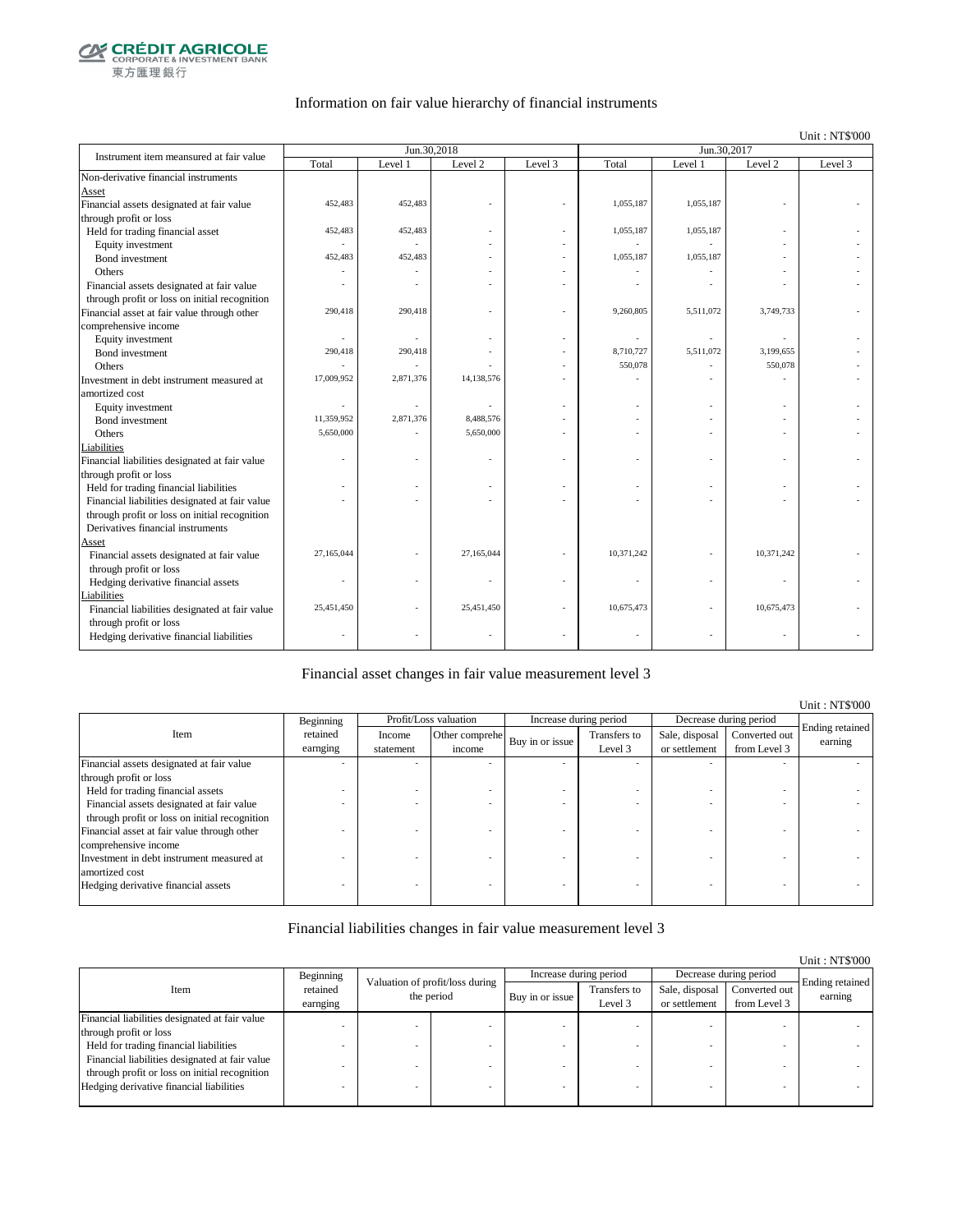

## ASSETS QUALITY

Unit : NT\$'000, %

| Year \ Month               |                                  |                          |                | Jun.30,2018                                     |                     |                                                                  | Jun.30,2017       |                |                                                 |                      |                                                      |
|----------------------------|----------------------------------|--------------------------|----------------|-------------------------------------------------|---------------------|------------------------------------------------------------------|-------------------|----------------|-------------------------------------------------|----------------------|------------------------------------------------------|
|                            | <b>ITEM</b>                      | Overdue<br>Amount        | Loan<br>Amount | $%$ of<br>Overdue<br>loans<br>to Total<br>loans |                     | $%$ of<br>Loan loss reserve Loan loss reserve<br>to Overdue Loan | Overdue<br>Amount | Loan<br>Amount | $%$ of<br>Overdue<br>loans<br>to Total<br>loans | Loan loss<br>reserve | $%$ of<br>Loan loss<br>reserve<br>to Overdue<br>Loan |
| Corporate Finance          | Security                         | $\sim$                   | 1,995,856      | $\overline{\phantom{a}}$                        | 515,365             |                                                                  | ٠                 | 2,667,409      |                                                 | 215,547              |                                                      |
|                            | Unsecurity                       |                          | 53,068,814     |                                                 |                     |                                                                  |                   | 25,499,043     |                                                 |                      |                                                      |
|                            | Housing Loan                     |                          |                | $\overline{\phantom{a}}$                        |                     |                                                                  |                   |                |                                                 |                      |                                                      |
|                            | Cash card                        |                          |                | $\sim$                                          |                     | <b>NA</b>                                                        | ÷                 |                |                                                 |                      | <b>NA</b>                                            |
| <b>Consumer Finace</b>     | Small credit Loan                |                          |                | $\sim$                                          |                     |                                                                  | ۰                 |                |                                                 |                      |                                                      |
|                            | Security<br>Others<br>Unsecurity |                          |                |                                                 |                     |                                                                  | -                 | ٠              |                                                 |                      |                                                      |
|                            | Total                            | $\overline{\phantom{a}}$ | 55,064,670     | $\sim$                                          | 515,365             |                                                                  |                   | 28,166,452     |                                                 | 215,547              |                                                      |
|                            |                                  | Overdue<br>Amount        | A/R<br>Amount  | $%$ of<br>Overdue A/R<br>to Total A/R           | Provision<br>Amount | $%$ of<br>Provision to<br>Overdue Loan                           | Overdue<br>Amount | A/R<br>Amount  | $%$ of<br>Overdue A/R<br>to Total A/R           | Provision<br>Amount  | $%$ of<br>Provision to<br>Overdue<br>Loan            |
| Credit card                |                                  |                          |                | $\overline{\phantom{a}}$                        |                     |                                                                  |                   |                |                                                 |                      |                                                      |
| Factoring-without recourse |                                  |                          | 25,643,263     | $\sim$                                          | 180,199             | <b>NA</b>                                                        |                   | 21,295,776     |                                                 | 212,958              | <b>NA</b>                                            |
| Other non-performing loans |                                  | $\sim$                   |                | $\sim$                                          |                     |                                                                  | $\sim$            |                |                                                 |                      |                                                      |

| Month<br>Year ∖                                                            | Jun.30.2018 | Jun.30.2017 |
|----------------------------------------------------------------------------|-------------|-------------|
| Loan classified as non-Pass-Due with normal payment after debt negotiation |             |             |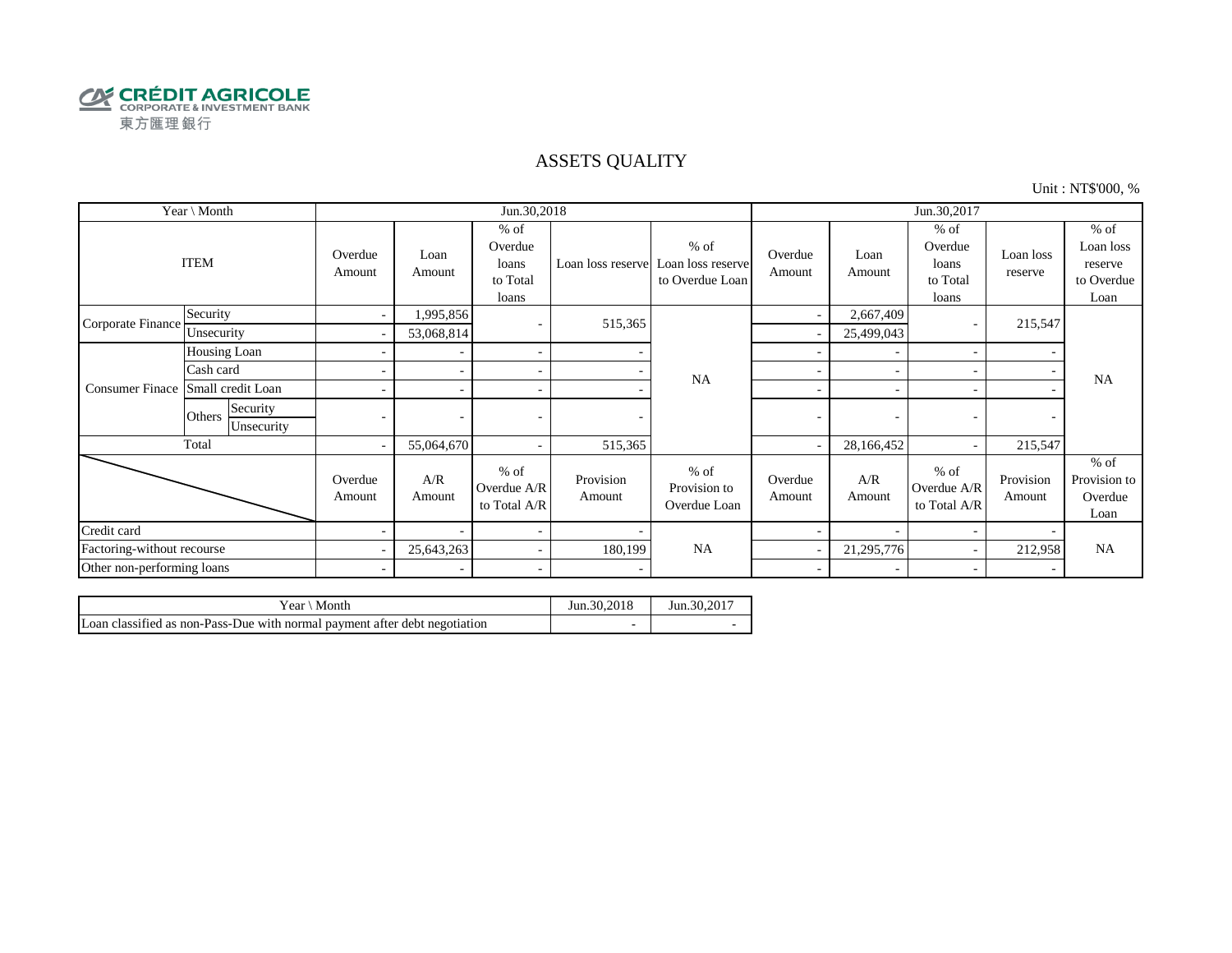

# Credit Exposure Concentration

Unit : NT\$'000, %

| Year $\setminus$<br>Month |                         | Jun.30,2018                                |               |                                              | Jun.30,2017              |                                            |               |                                              |  |  |
|---------------------------|-------------------------|--------------------------------------------|---------------|----------------------------------------------|--------------------------|--------------------------------------------|---------------|----------------------------------------------|--|--|
| Ranking                   | Group Name              | <b>INDUSTRIAL</b><br><b>CLASSIFICATION</b> | Credit Amount | % of Credit<br>amount to<br>net worth $(\%)$ | Group Name               | <b>INDUSTRIAL</b><br><b>CLASSIFICATION</b> | Credit Amount | % of Credit<br>amount to<br>net worth $(\%)$ |  |  |
|                           | Hxx Hxx                 | Manufacturing                              | 18,296,100    |                                              | 482% Axxxx               | Manufacturing                              | 21,295,776    | 655%                                         |  |  |
| 2                         | Axxxx                   | Manufacturing                              | 18,019,888    |                                              | 474% FOXXXXX PlXXXXXX    | Manufacturing                              | 10,176,166    | 313%                                         |  |  |
| 3                         | Ouxxxx                  | Manufacturing                              | 10,528,491    | 277% Gxx                                     |                          | <b>Retail Sales</b>                        | 6,489,426     | 199%                                         |  |  |
| 4                         | <b>FOXXXXX Plxxxxxx</b> | Manufacturing                              | 8,642,103     | 227% Ctxx                                    |                          | Construction                               | 4,486,941     | 138%                                         |  |  |
| 5                         | <b>Gxx Rx Pxx</b>       | <b>Retail Sales</b>                        | 6,489,426     |                                              | 171% Quxxxx              | Manufacturing                              | 3,818,209     | 117%                                         |  |  |
| 6                         | <b>Ctxx</b>             | Construction                               | 5,063,713     |                                              | 133% Mixxxx Sexxxxxxxxxx | Manufacturing                              | 2,500,000     | 77%                                          |  |  |
| 7                         | COXXXX                  | Manufacturing                              | 4,574,025     |                                              | 120% Fxx Eaxxxx          | Manufacturing                              | 2,362,067     | 73%                                          |  |  |
| 8                         | Adxxxxxx Sexx Coxxxxxxx | Manufacturing                              | 4,478,000     |                                              | 118% EVXXXXXXX           | Transportation                             | 2,266,038     | 70%                                          |  |  |
| 9                         | <b>Fxx Eaxxxx</b>       | Manufacturing                              | 2,575,875     |                                              | 68% Daxxxxx              | <b>Financial Service</b>                   | 1,800,000     | 55%                                          |  |  |
| 10                        | Hx Txx                  | <b>Financial Service</b>                   | 2,500,000     |                                              | 66% CSXX COXXXXXXXX      | Manufacturing                              | 1,684,092     | 52%                                          |  |  |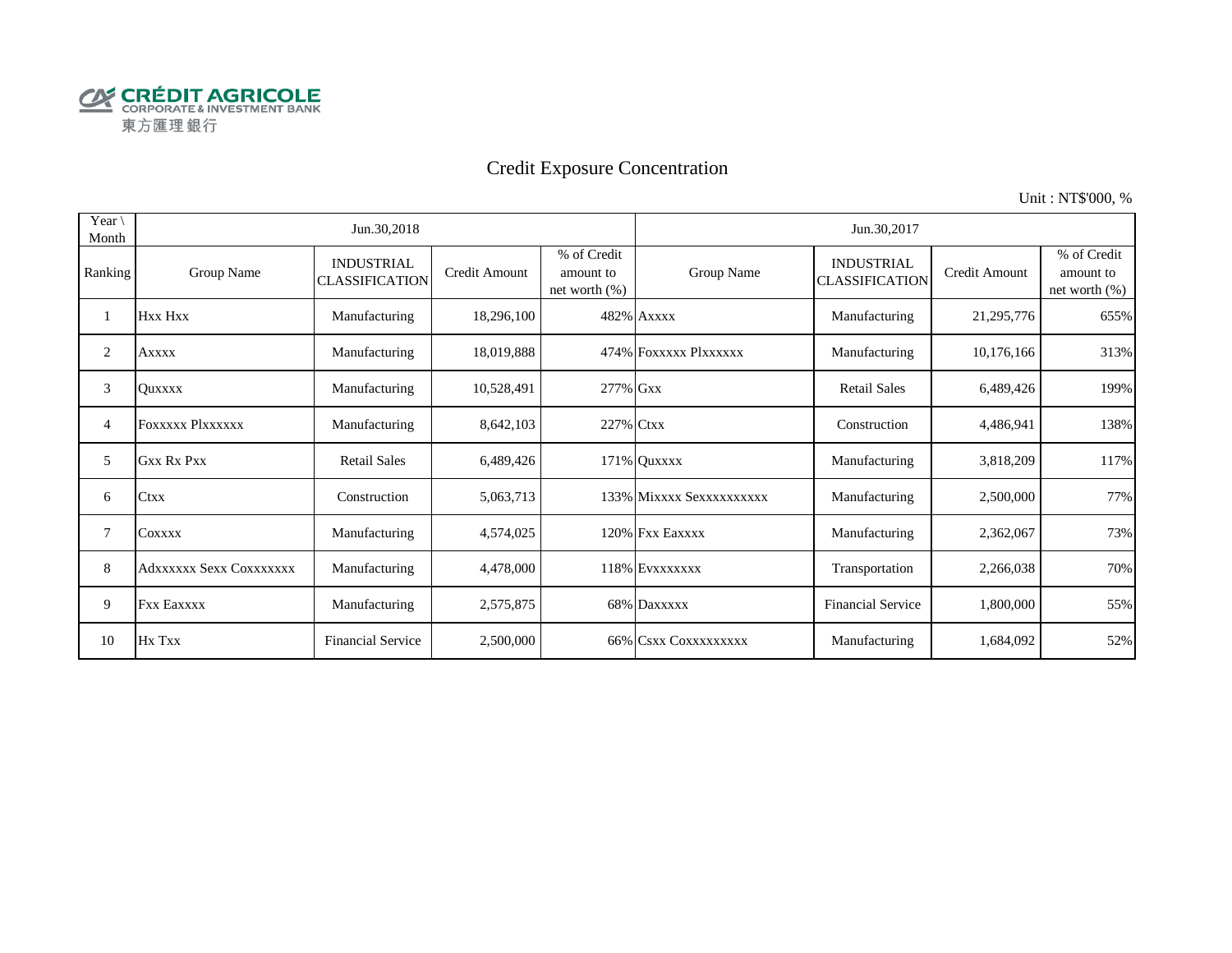

# Interest-Rate Sensitivity - TWD Currency Jun.30,2018

Unit : NT\$'000, %

| <b>ITEM</b>                                                  | $0$ to 90 days | 91 to $180$ days | 181 days to 1 year       | over 1 year | <b>TOTAL</b> |  |  |  |  |  |
|--------------------------------------------------------------|----------------|------------------|--------------------------|-------------|--------------|--|--|--|--|--|
| Sensitive assets                                             | 25,634,857     | 7,096,725        | 10,840,559               | 5,290,831   | 48,862,972   |  |  |  |  |  |
| Sensitive liabilities                                        | 1,145,551      | 3,000,000        | $\overline{\phantom{0}}$ | 1,200,000   | 5,345,551    |  |  |  |  |  |
| Sensitive Gap                                                | 24,489,306     | 4,096,725        | 10,840,559               | 4,090,831   | 43,517,421   |  |  |  |  |  |
| Equity                                                       |                |                  |                          |             | 3,679,367    |  |  |  |  |  |
| Ratio of interest-rate sensitive assets to liabi<br>914.09 % |                |                  |                          |             |              |  |  |  |  |  |
| Ratio of interest-rate sensitive gap to equity<br>1,182.74 % |                |                  |                          |             |              |  |  |  |  |  |

# Interest-Rate Sensitivity - USD Currency Jun.30,2018

Unit : US\$'000, %

| <b>ITEM</b>                                                     | $0$ to 90 days | 91 to 180 days | 181 days to 1 year | over 1 year              | <b>TOTAL</b> |  |  |  |  |  |
|-----------------------------------------------------------------|----------------|----------------|--------------------|--------------------------|--------------|--|--|--|--|--|
| Sensitive assets                                                | 1,923,916      | 10,150         | 50,000             | 185,369                  | 2,169,435    |  |  |  |  |  |
| Sensitive liabilities                                           | 3,161,083      | 108,136        | 217,923            | $\overline{\phantom{0}}$ | 3,487,142    |  |  |  |  |  |
| Sensitive Gap                                                   | (1,237,167)    | (97, 986)      | (167, 923)         | 185,369                  | (1,317,707)  |  |  |  |  |  |
| Equity                                                          |                |                |                    |                          | 5,134        |  |  |  |  |  |
| Ratio of interest-rate sensitive assets to liabi<br>62.21 %     |                |                |                    |                          |              |  |  |  |  |  |
| Ratio of interest-rate sensitive gap to equity<br>$-25,666.28%$ |                |                |                    |                          |              |  |  |  |  |  |

Note:

- 1. Interest-rate sensitive assets or liabilities represent interest bearing assets or interest paying liabilities influenced by the fluctuation of interest rates.
- 2. Ratio of interest-rate sensitive assets to liabilities = Interest-rate sensitive assets ÷ Interest-rate sensitive liabilities (i.e. New Taiwan Dollar interest-rate sensitive assets and New Taiwan Dollar interest-rate sensitive liabilities with tenors of less than one year)
- 3. Interest-rate sensitive gap = Interest-rate sensitive assets  $-$  Interest-rate sensitive liabilities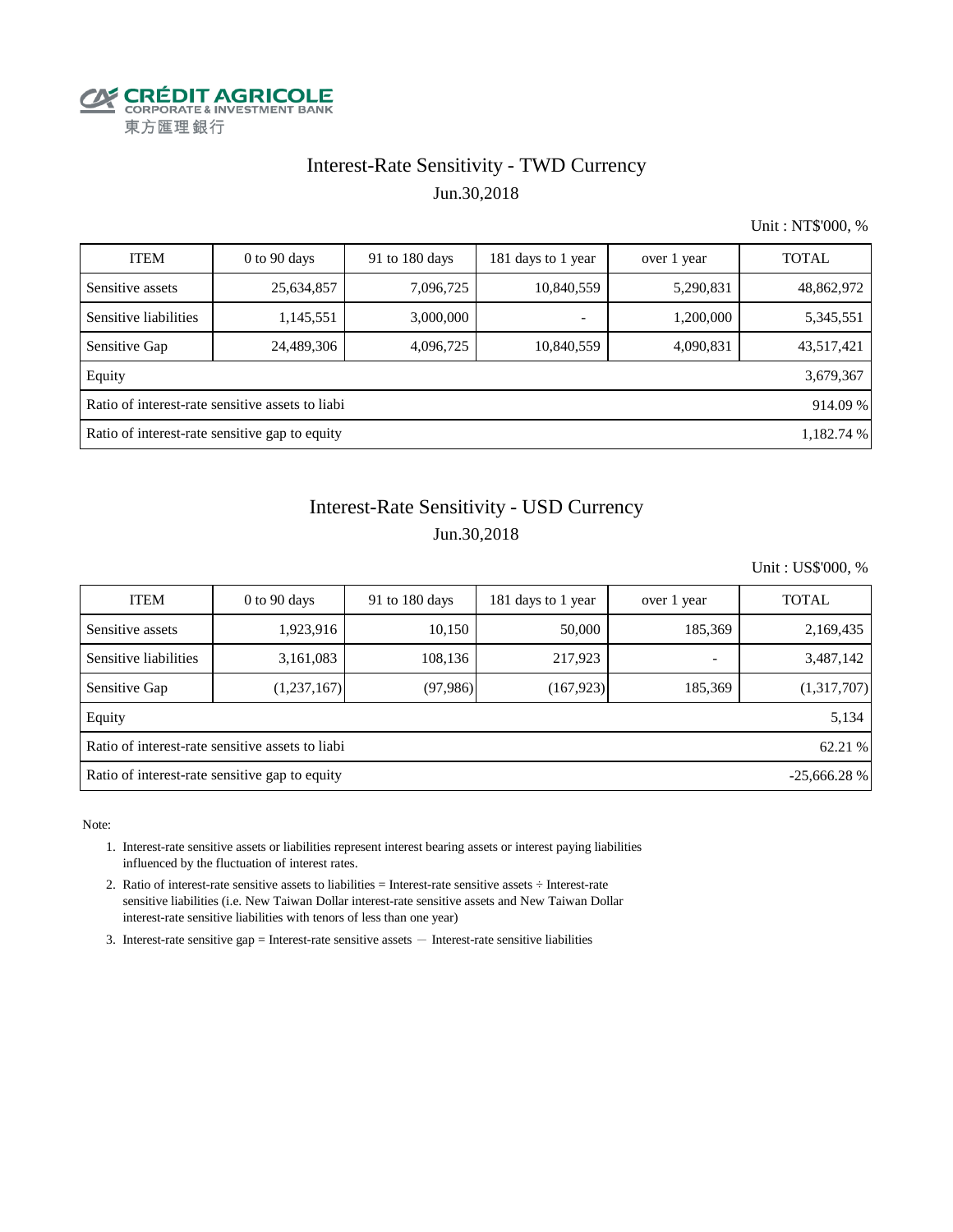

# Ratio of Profitability

Unit : %

| <b>ITEM</b>               |                   | Jun.30,2018 | Jun.30,2017 |  |
|---------------------------|-------------------|-------------|-------------|--|
| Ratio of return on assets | before income tax | 0.46 %      | 0.41%       |  |
|                           | after incometax   | 0.38 %      | 0.34 %      |  |
| Ratio of return on equity | before income tax | 12.09 %     | 14.79 %     |  |
|                           | after incometax   | 10.00 %     | 12.14 %     |  |
| Ratio of net income       |                   | 53.95 %     | 68.51 %     |  |

Note:

- 1. Ratio of return on assets = Income before income tax  $\div$  Average assets
- 2. Ratio of return on equity = Income before income tax  $\div$  Average equity
- 3. Ratio of net income = Income before income tax  $\div$  Total revenue
- 4. Income before income tax is the year-to-date accumulated income.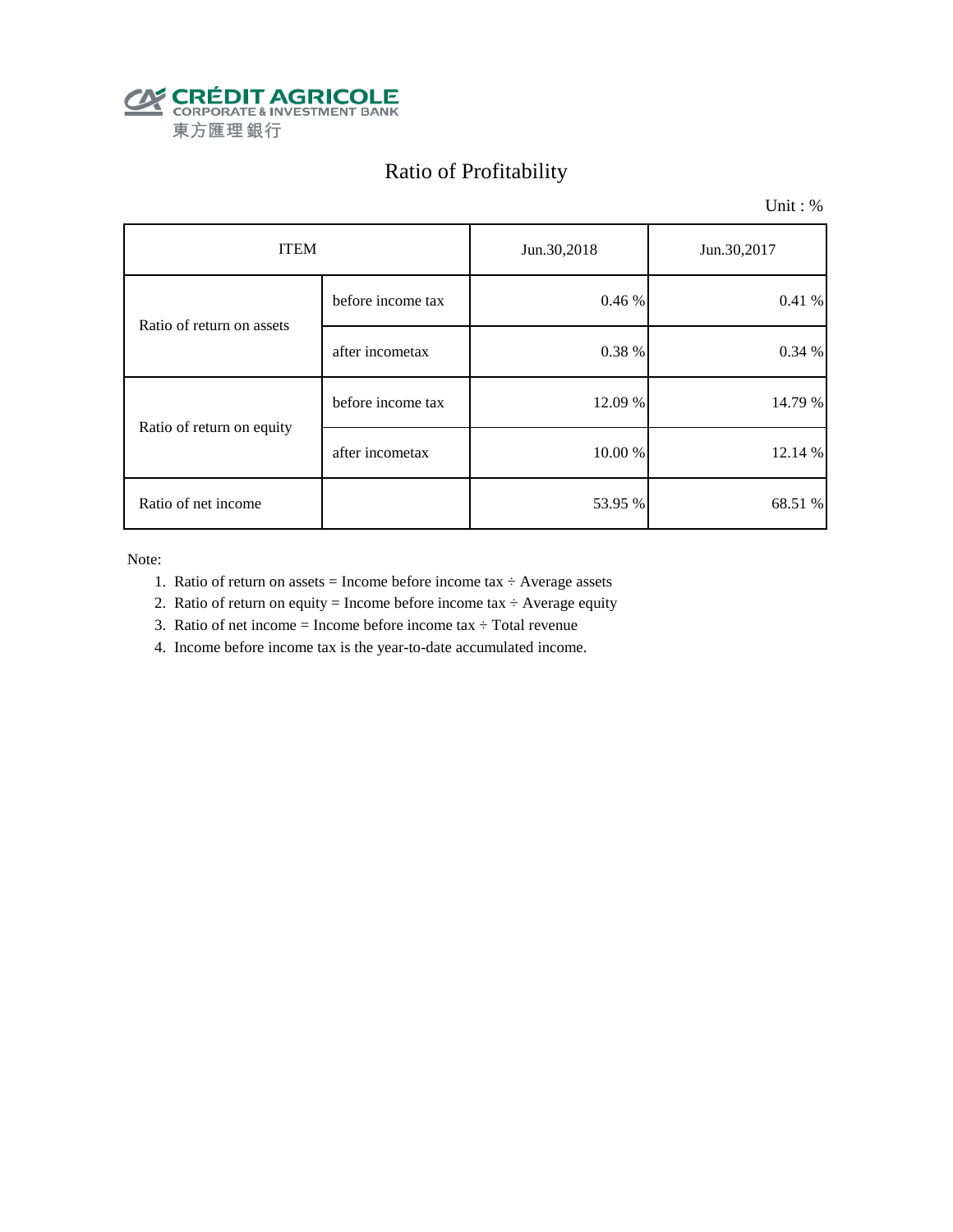

# Analysis of Assets and Liabilities by Maturity Date - TWD Currency Jun.30,2018

Unit : NT\$'000

|             |              | Amount for the remaining period to the maturity date |                 |                |                       |             |  |  |  |  |
|-------------|--------------|------------------------------------------------------|-----------------|----------------|-----------------------|-------------|--|--|--|--|
| <b>ITEM</b> | <b>TOTAL</b> | $0$ to 30 days                                       | $31$ to 90 days | 91 to 180 days | 181 days to<br>1 year | over 1 year |  |  |  |  |
| Assets      | 694,299,962  | 262,216,897                                          | 173,249,220     | 137,491,114    | 94,970,817            | 26,371,914  |  |  |  |  |
| Liabilities | 695,225,779  | 225,049,530                                          | 198, 345, 386   | 176,574,932    | 71,330,353            | 23,925,578  |  |  |  |  |
| Gap         | $-925,817$   | 37,167,367                                           | $-25,096,166$   | $-39,083,818$  | 23,640,464            | 2,446,336   |  |  |  |  |

Note:

 1. The table includes only New Taiwan Dollar amounts (i.e. excludes assets and liabilities denominated in foreign currency).

# Analysis of Assets and Liabilities by Maturity Date - USD Currency Jun.30,2018

Unit : US\$'000

| <b>ITEM</b> |              | Amount for the remaining period to the maturity date |                 |                |                       |             |  |
|-------------|--------------|------------------------------------------------------|-----------------|----------------|-----------------------|-------------|--|
|             | <b>TOTAL</b> | $0$ to 30 days                                       | $31$ to 90 days | 91 to 180 days | 181 days to<br>1 year | over 1 year |  |
| Assets      | 29,149,496   | 10,524,739                                           | 7,546,604       | 6,417,344      | 3,363,076             | 1,297,733   |  |
| Liabilities | 30,646,616   | 11,944,565                                           | 7,615,212       | 5,415,132      | 4,372,709             | 1,298,998   |  |
| Gap         | $-1,497,120$ | $-1,419,826$                                         | $-68,608$       | 1,002,212      | $-1,009,633$          | $-1,265$    |  |

Note:

1. The table includes only U.S. Dollar amounts.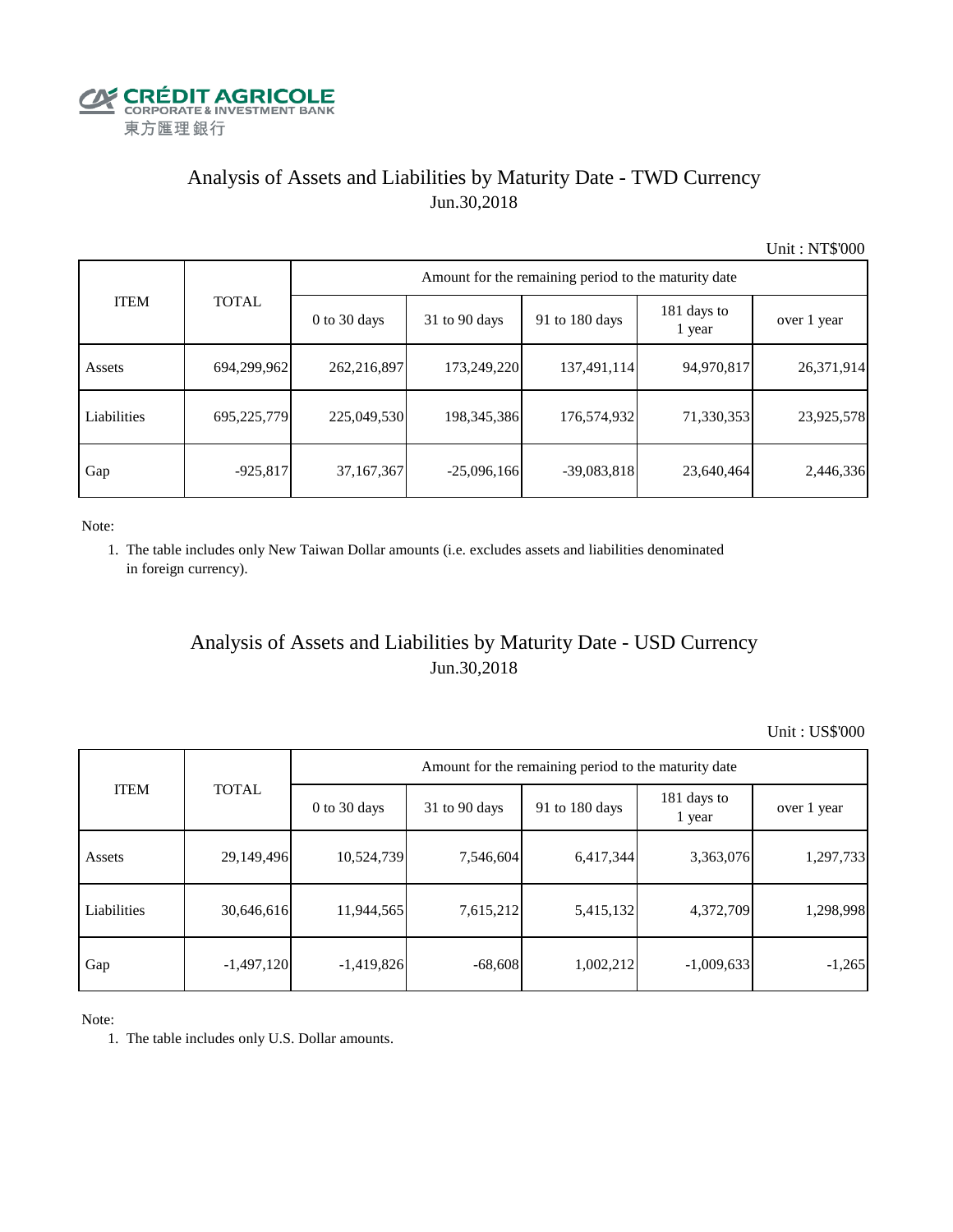

## Sale of Distressed Debt Information Jun.30,2018

1. Transcation information of distressed debt sale Unit: NT\$'000

Transaction  $\frac{\text{D}}{\text{Date}}$  Counterparty Debt Component Book Value Selling Price Gain/loss from disposal Condition of Agreement Relationship with counterparty - - - - - - - -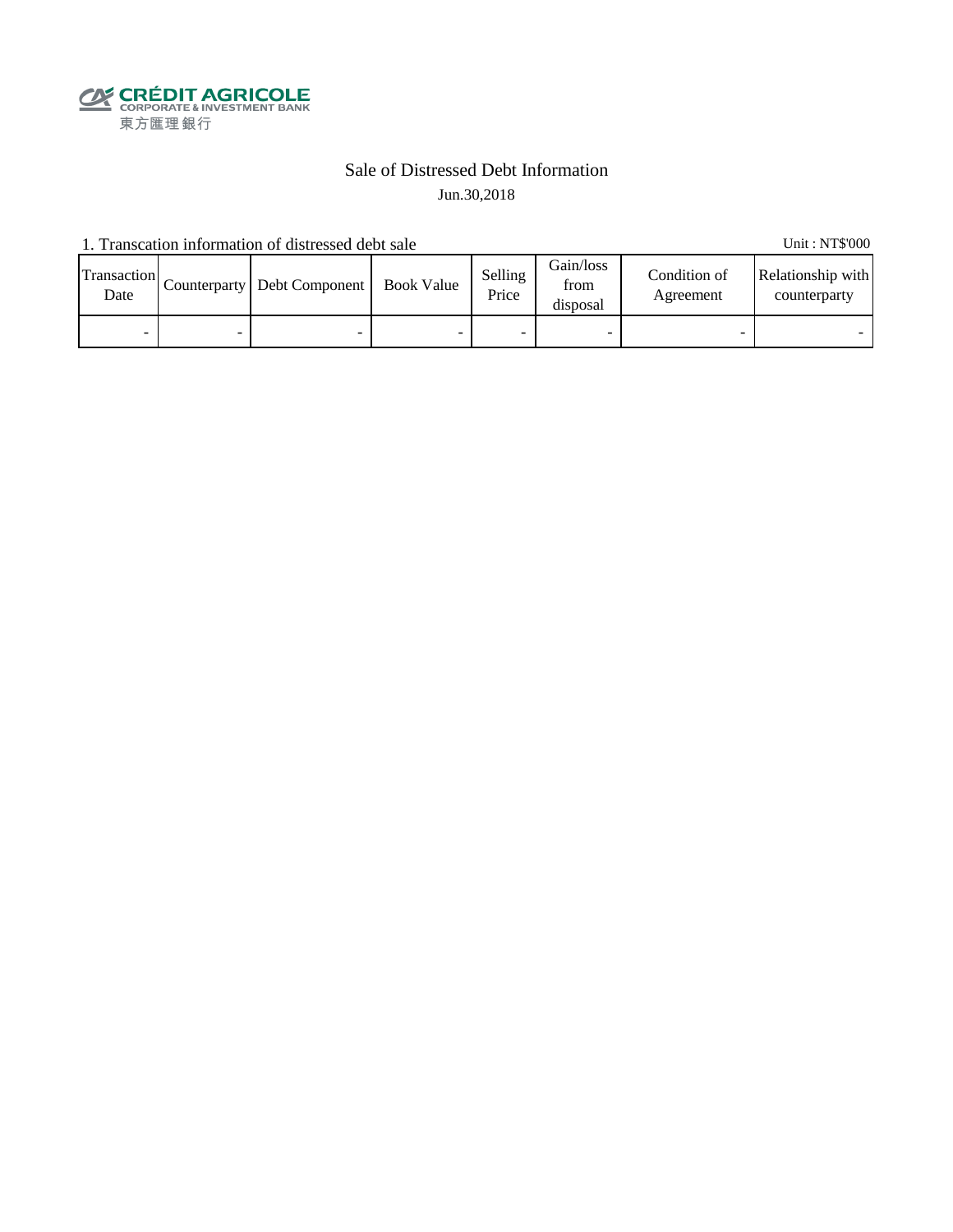

## Information of reinvestment business Jun.30,2018

Unit : NT\$'000

| Investee<br>company | Main<br>Locatio  <br>Operating<br>n<br>Item |                                  | Stockholdi   Investment                                   | Realized                           | Conditions of share consolidation between the<br>company and its affiliated companies |          |                                        |                          |  |  |
|---------------------|---------------------------------------------|----------------------------------|-----------------------------------------------------------|------------------------------------|---------------------------------------------------------------------------------------|----------|----------------------------------------|--------------------------|--|--|
|                     |                                             | ng ratio in<br>Closing<br>Period | Gain/Loss in<br><b>Book</b><br>Value<br>Current<br>Period | Current number<br>of stock holding | Pro Forma<br>number of<br>stock                                                       | of stock | Total<br>Number Stockholdin<br>g ratio | Remarks                  |  |  |
| -                   |                                             | -                                | $\overline{\phantom{0}}$                                  | -                                  | $\overline{\phantom{a}}$                                                              | -        |                                        | $\overline{\phantom{0}}$ |  |  |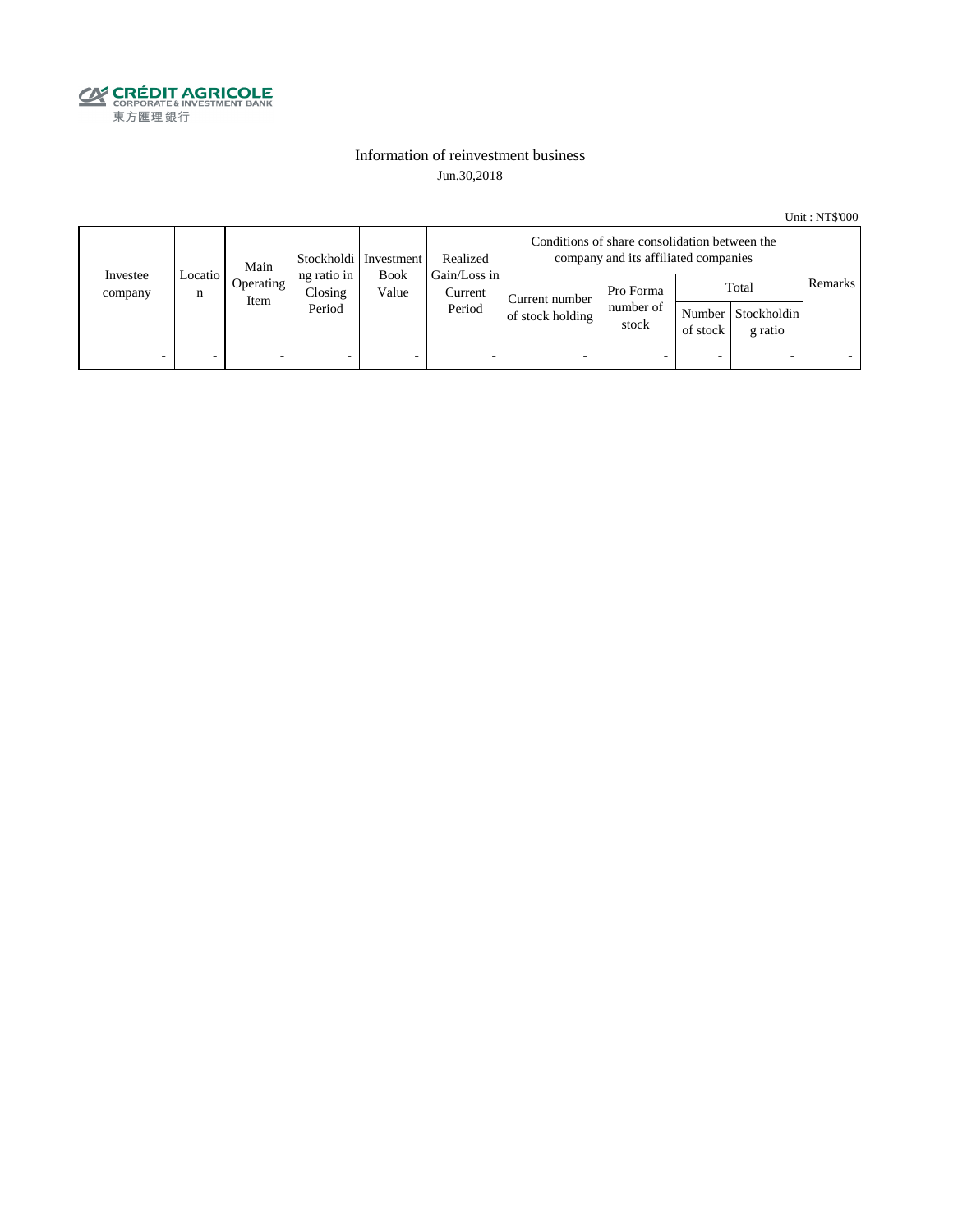

# Ratio of Deposits, Time Deposits and Foreign Currency Deposits to Total Deposits

Unit : NT\$'000, %

|                                | Jun.30,2018 | Jun.30,2017 |  |  |
|--------------------------------|-------------|-------------|--|--|
| Demand deposits                | 2,018,928   | 7,459,623   |  |  |
| % of Demand deposits           | 4.07 %      | 16.25 %     |  |  |
| Time deposits                  | 47,588,989  | 38,438,313  |  |  |
| % of Time deposits             | 95.93 %     | 83.75 %     |  |  |
| Foreign currency deposits      | 46,265,138  | 34,863,146  |  |  |
| % of Foreign currency deposits | 93.26 %     | 75.96%      |  |  |

Note:

1. % of Demand deposits = demand deposits  $\div$  total deposits ;

% of Time deposits = time deposits  $\div$  total deposits ;

- % of Foreign currency deposits = foreign currency deposits  $\div$  total deposits
- 2. Demand deposits and Time deposits include Foreign currency deposits and Treasury deposits.
- 3. Postal office deposits are excluded.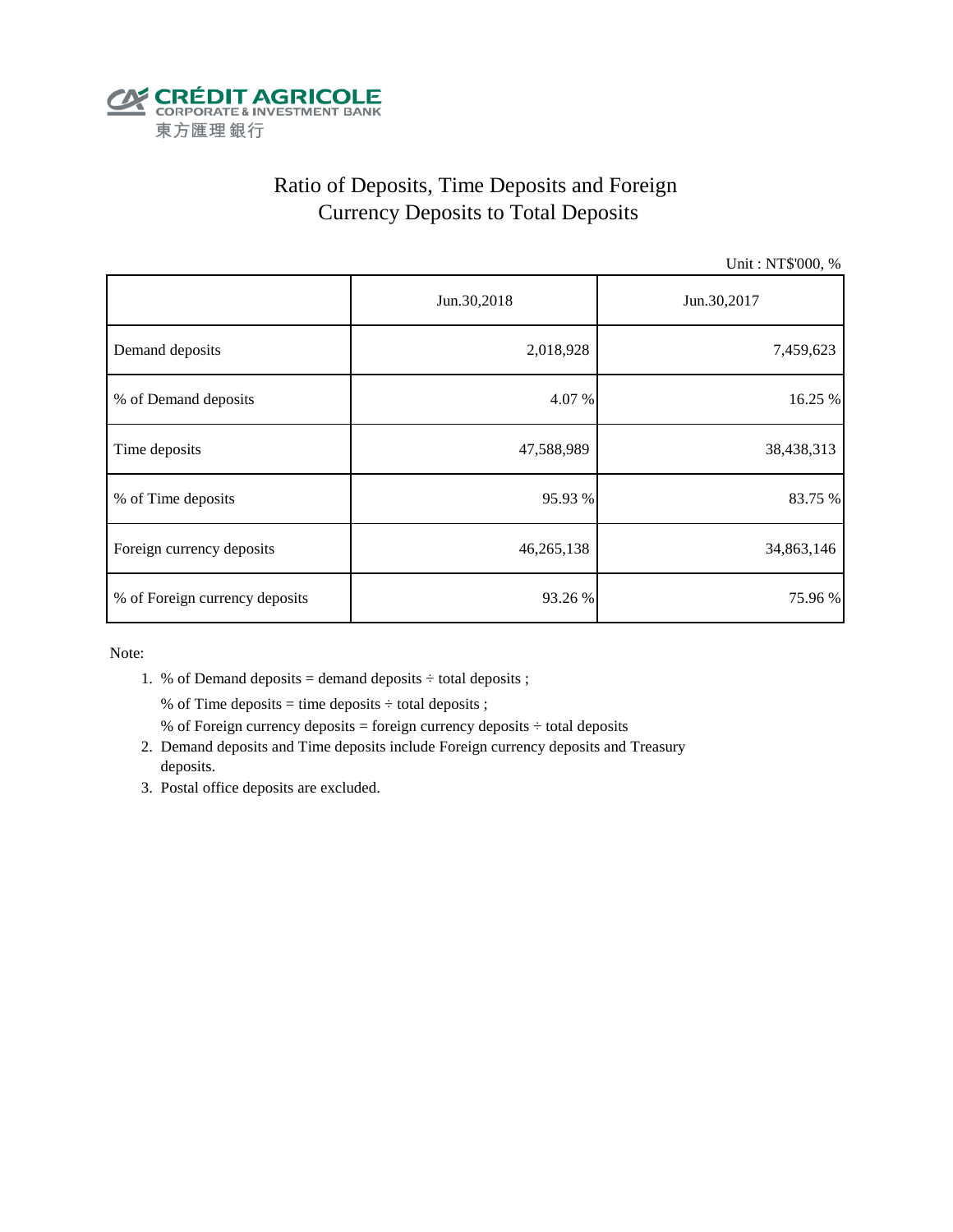

# Ratio of Small and Medium-Size Enterprise (SME) Loans

Unit : NT\$'000, %

|                     | Jun.30,2018 | Jun.30,2017 |
|---------------------|-------------|-------------|
| <b>SME</b> Loans    |             |             |
| % of SME Loans      | 0.00 %      | $0.00\ \%$  |
| Consumer Loans      |             |             |
| % of Consumer Loans | 0.00 %      | 0.00 %      |

Note:

1. % of SME Loans = SME Loans ÷ Total Loans;

% of Consumer Loans = Consumer Loans ÷ Total Loans

 2. Small and Medium-Size Enterprises (SME) are identified according to the definition promulgated by the Banking Bureau.

Employee Loans under Welfare Committee and other individual Consumer Loans.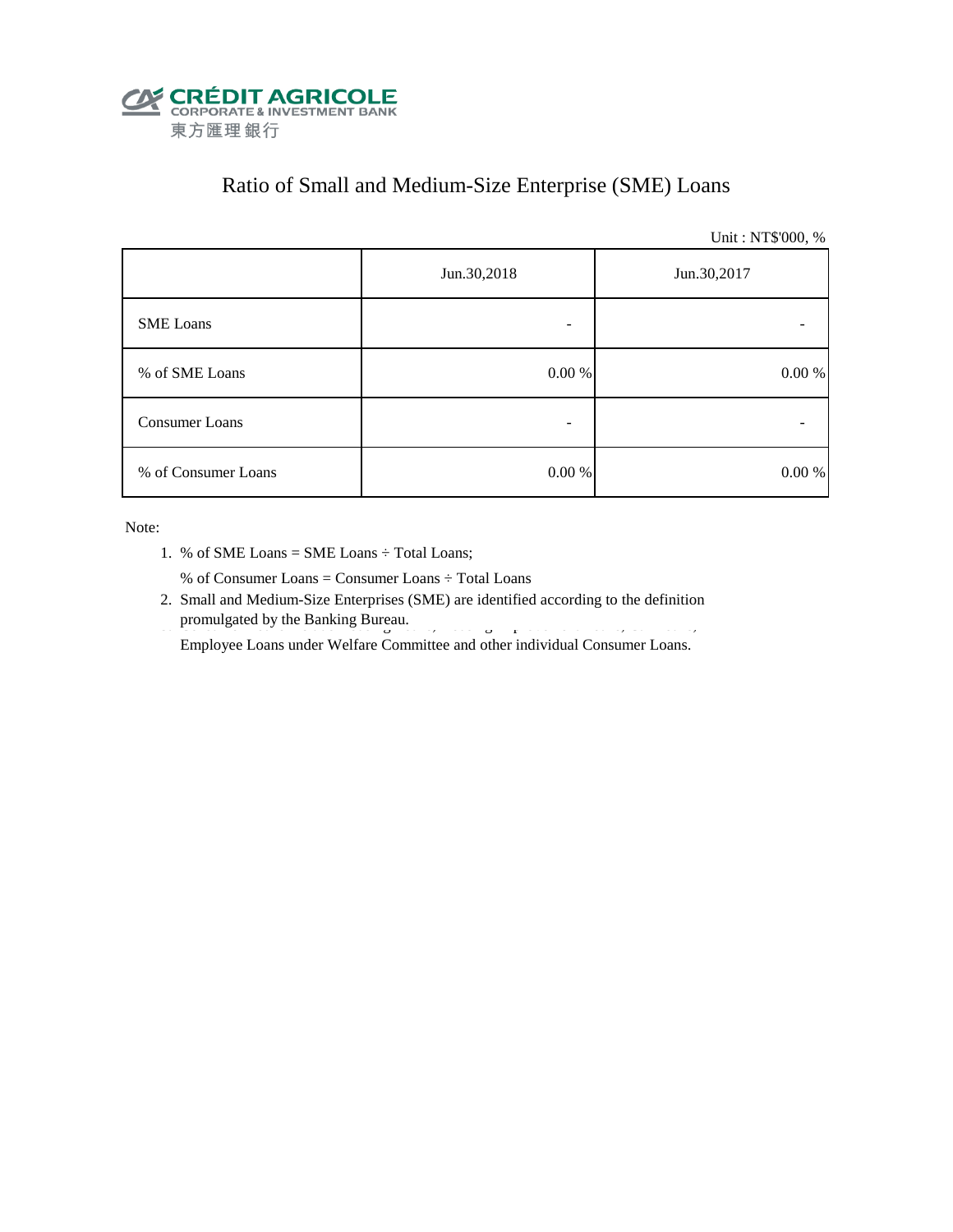

# Interest Bearing Assets and Interest Paying Liabilities

|                                                          |                    |                          |                    | Unit: NT\$'000, %        |  |
|----------------------------------------------------------|--------------------|--------------------------|--------------------|--------------------------|--|
|                                                          | Jun.30,2018        |                          | Jun.30,2017        |                          |  |
| <b>ITEM</b>                                              | Average<br>balance | Average<br>interest rate | Average<br>balance | Average<br>interest rate |  |
| Interest bearing assets                                  | 97,127,420         | 1.57 %                   | 70,403,531         | 1.50 %                   |  |
| Due from Central Bank, other branches<br>and other banks | 8,372,874          | 0.95%                    | 11,548,545         | 0.82 %                   |  |
| Securities purchased                                     | 24,702,832         | 0.46%                    | 9,721,726          | 0.60%                    |  |
| A/R Forfaiting - without recourse                        | 17,725,072         | 2.39 %                   | 17,521,837         | 1.41 %                   |  |
| Loans, discounted notes and bills                        | 46,326,642         | 2.27 %                   | 31,611,423         | 2.02 %                   |  |
| Interest paying liabilities                              | 93,918,515         | 2.08 %                   | 77,843,076         | 1.30 %                   |  |
| Due to banks and other branches                          | 49,736,493         | 1.92 %                   | 36,820,542         | 1.30 %                   |  |
| Deposits (demand deposits, time<br>deposits and NCD)     | 44,182,022         | 2.27 %                   | 41,022,534         | 1.30 %                   |  |

Note:

1. Average balance is based on daily average balance of interest bearing assets or interest liabilities.

 2. Interest bearing assets or interest paying liabilities are disclosed in accordance with the chart of accounts or their nature.